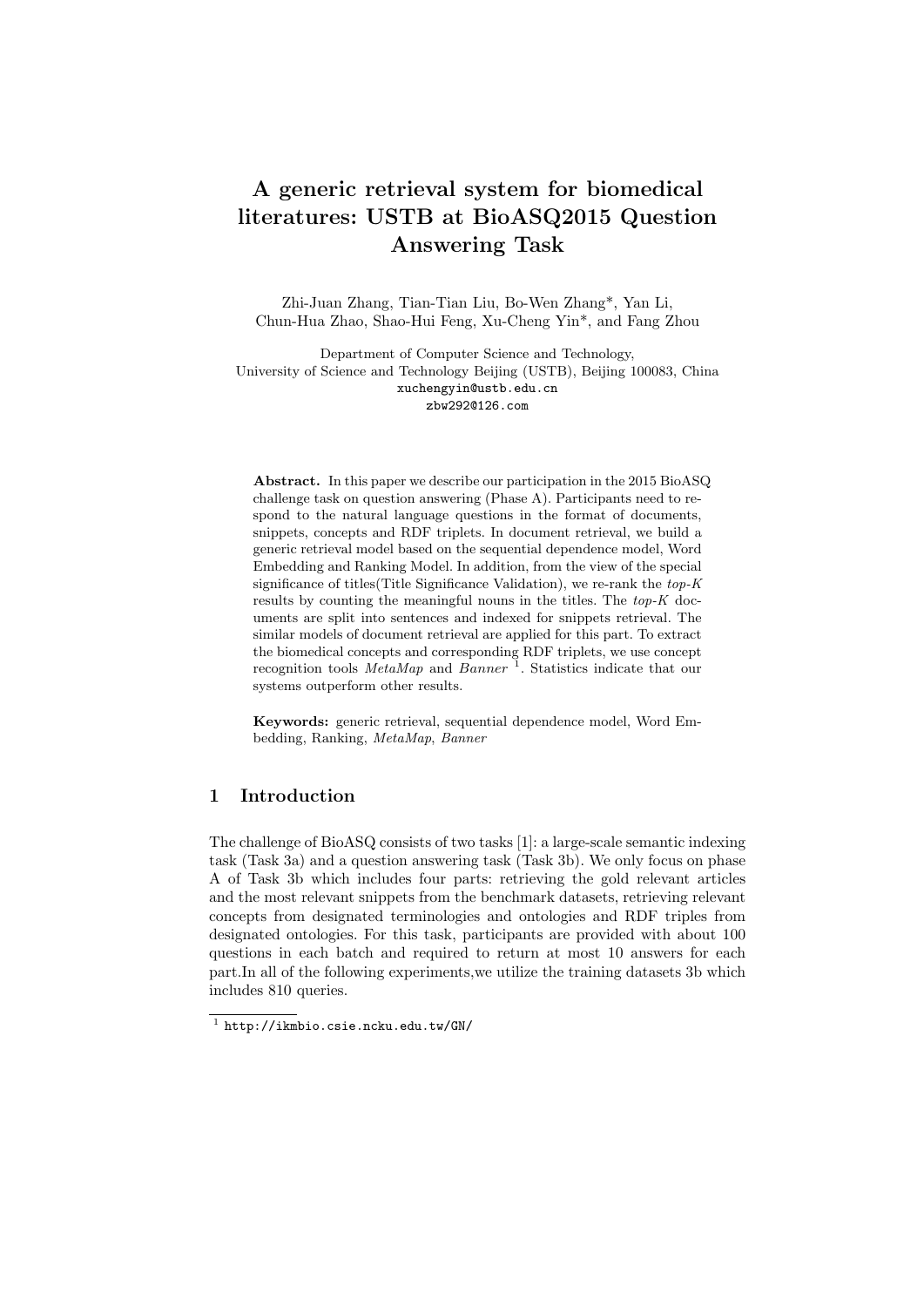# 2 Methodology

In our system, we deploy  $Galago^2$ , an open source search engine developed as an improved JAVA version of Indri, over large clusters for indexing and retrieval. We lease 2015 MEDLINE/PubMed Journal Citations from the U.S. National Library of Medicine, composed of about 22 million MEDLINE citations.

# 2.1 Data Pre-Processing

For documents retrieval, the fields of title and abstract are extracted from document resources and indexed with Galago. On the basis of experimental results of document retrieval, the  $top-K$  documents are chosen from the candidates as the source of retrieval for snippets retrieval part. Titles and abstracts of the articles are separated into several sentences according to some specific rules. These sentences make up a pile of new files with the field name Text for indexing. For concepts retrieval part, participants are required to return relevant concepts in five ontologies or terminologies: MeSH, GO, SwissProt, Jochem and DO. We download all the resources and index the fields of term and ID.

## 2.2 Query Pre-Processing

Except the experiment of triples retrieval, original queries are processed with the same approaches. The stop words in queries are removed and the queries are case-folded, stemmed and tagged with Porter Stemmer and Part-Of-Speech. Finally we filter out the special symbols.

 $MetaMap$  [2, 3], which is a semantic tool in medical text processing, maps concepts in the UMLS Metathesaurus. Biomedical terminologies and ontologies are identified from queries by MetaMap and composed new queries to retrieval concepts. Linked life Data is aggregation of more than 25 popular biomedical data sources. Users are able to access 10 billion RDF statements through a single SPARQL endpoint.

In the following sections, the procedures of retrieval models sequential dependence model( $SDM$ ), Word Embedding( $Word2Vec$ ), Ranking Model( $RM$ ) and Title Significance Validation(*TSV*) are introduced in detail.

#### 2.3 Searching

## 2.3.1 Sequential Dependence Model

Our baseline of documents retrieval is the unigram language model referred as query likelihood model ( $QL$ ). In this model, the likelihood of query term  $q_i$ occurring assumed is that not affected by the occurrence of any other query terms. But for a natural language query, the terms depend on each other. So our retrieval models should take the sequence of terms into account.

 $^2$  http://www.galagosearch.org/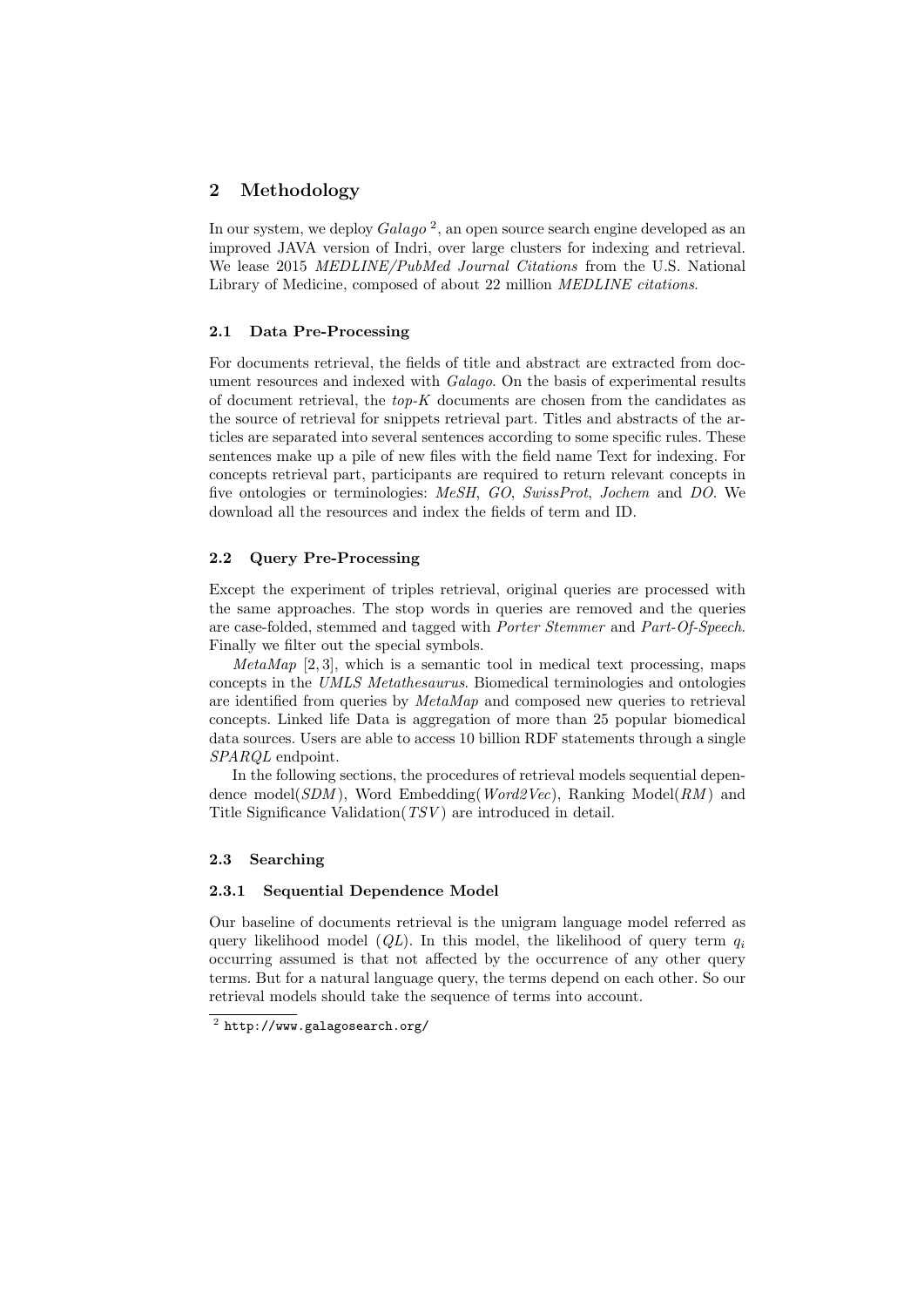Metzler and Crofts Markov Random Field (MRF) model [4, 5], also called undirected graphical models, is commonly used in the statistical machine learning domain to succinctly model joint distributions. The sequential dependence model  $(SDM)$  is a special case of the *MRF*. It assumes the occurrences of adjacent query terms are related.

Three types of features are considered in SDM : single term features (standard unigram language model features,  $f_T$  ), exact ordered phrase features (words appearing in sequence,  $f_O$ ) and unordered window features (require words to be close together, but not necessarily in an exact sequence order,  $f_U$ ).

For the query Q after pre-processing,  $Q=q_1, q_2,..., q_i,...$  Document D is ranked according to the following equation (1):

$$
score_{SDM}(Q, D) = \lambda_T \sum_{q \subset Q} f_T(q, D)
$$
  
 
$$
+ \lambda_O \sum_{i=1}^{|Q|-1} f_O(q_i, q_i + 1, D)
$$
  
 
$$
+ \lambda_U \sum_{i=1}^{|Q|-1} f_U(q_i, q_i + 1, D)
$$
 (1)

 $(\lambda_T, \lambda_O, \lambda_U)$  are weight parameters for single terms, ordered terms and unordered terms.

#### 2.3.2 Word2Vec

One of the most critical language issues for retrieval performance is the term mismatching problem. The 810 queries of training datasets 3b after pre-processing contains 4609 terms. There are about 5.7 terms on average for each query. The queries are short and the natural language is inherently ambiguous. The queries may not use the same terms as the retrieval sources. Query expansion is usually utilized to select the golden relevant terms to the original queries. However, the main challenge of the query expansion is to find the expansion terms, especially in specific areas, such as biomedicine.

The result vectors of words offered by BioASQ officials can be used to estimate the relatedness of two words. With the similarities of each two words, the query expansion can be easily applied. The resulting vectors of 1,701,632 distinct words (types) is trained by the  $Word2Vec$ <sup>3</sup> tool which processes a large corpus and maps the words in the corpus to vectors of a continuous space. We use these word vectors based on SDM. The feature  $f_T$  is replaced with  $f_W$ , which represents the expansion terms feature.

For a query  $Q=q_1, q_2, \ldots, q_i, \ldots$ , we calculate the distance between the term  $q_i$  and all the distinct terms from the dictionary by cosine similarity. Then all the terms are sorted by the distances with  $q_i$ . The nearest k terms are

 $^3$  https://code.google.com/p/word2vec/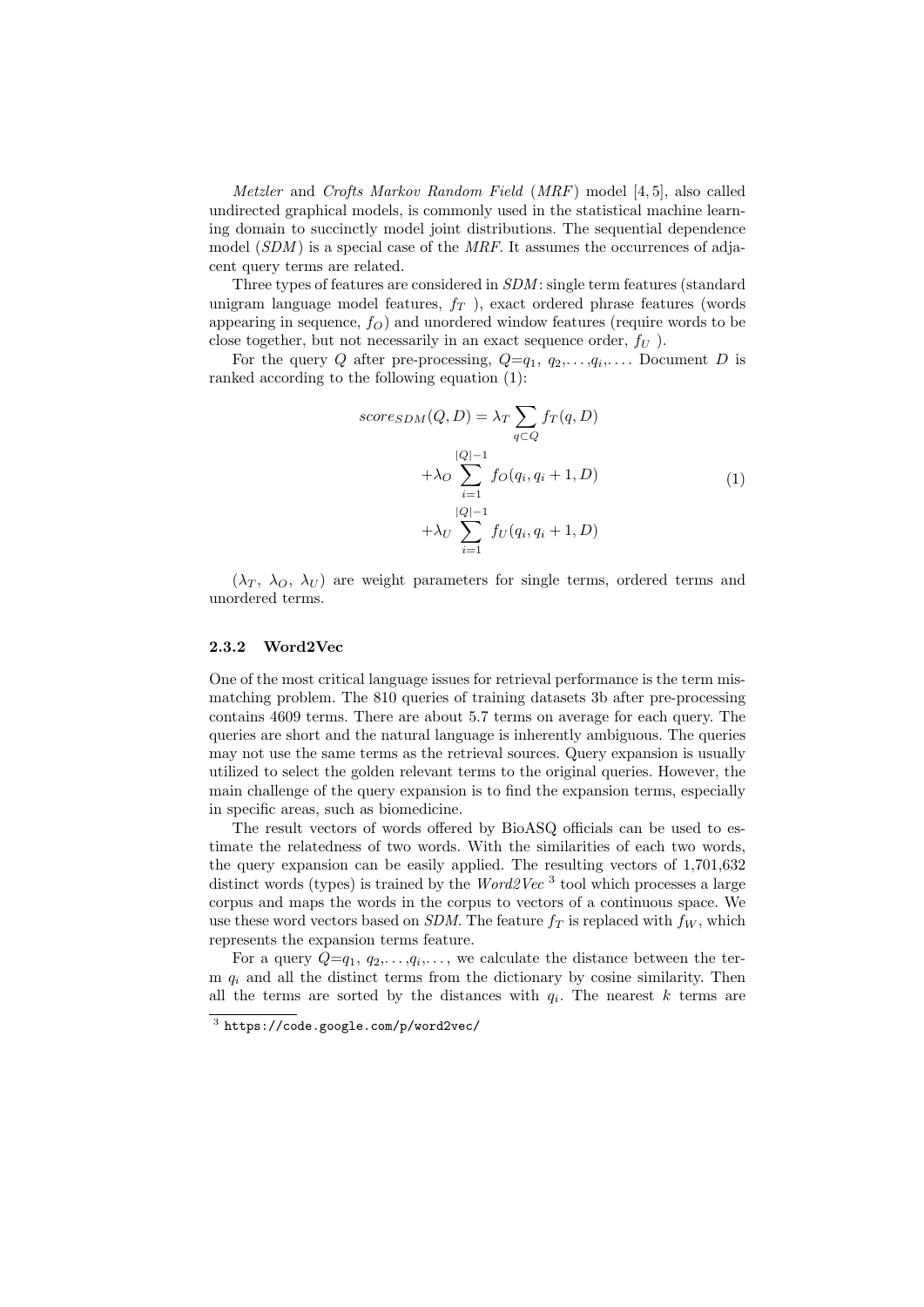chosen to enrich the original query. The original terms  $q_i$  with the additional terms  $q_{i1},q_{i2},\ldots,q_{ik}$ , used as expansion terms with corresponding weights  $w_i$ (i=1,2,...). A new query can be reformulated as  $Q_{new} = (t_1, t_2, \ldots, t_i, \ldots)$ , where  $t_i \epsilon \; T_i = q_i, q_{i1}, q_{i2}, \ldots, q_{ik}.$ 

Documents are ranked by the enriched  $SDM$  query  $T$  according to the following scoring equation (2):

$$
score_{Word2Vec}(Q, D) = \lambda_W \sum_{t \subset T} f_W(T, D)
$$
  
 
$$
+ \lambda_O \sum_{i=1}^{|Q|-1} f_O(q_i, q_i + 1, D)
$$
  
 
$$
+ \lambda_U \sum_{i=1}^{|Q|-1} f_U(q_i, q_i + 1, D)
$$
 (2)

 $(\lambda_W, \lambda_O, \lambda_U)$  are the weights for expansion terms, ordered phrases and unordered phrases in SDM.

#### 2.3.3 Re-ranking of Word2Vec Results

In order to improve the retrieval performance, we propose a Reranking Model  $(RM)[6, 7]$  based on the Word2Vec results. For each query, a subset D of results composed by the  $top-K$  documents is represented by a vector according to  $TF$ -IDF. Then the similarity of each two documents is calculated by the cosine similarity of corresponding vectors. The similarity of the  $K$  documents make up the K<sup>\*</sup>K dimension matrix M.M[i][j] represent the similarity of the  $D_i$  and  $D_j$ . Via these similarities, we update the score of the documents for each query by Equation (3).*score* is the initial score for the  $D_i$ ,

The updated score of the document  $D_i$  for the query  $Q$  is calculated by the following equation:

$$
score_{RM}(Q, D_i) = \lambda score_i + \frac{1}{k-1}(1-\lambda) \sum_{j=0, j\neq i}^{k} (score_j * M[i][j])
$$
 (3)

## 2.3.4 Title Significance Validation

With a specific request and several relevant literatures, people usually directly judge the titles rather than carefully reading the full text of the abstract. In order to investigate the special significance of titles, we design an interesting experiment to validate it. We pick  $top-K$  documents retrieved by the  $Word2Vec$ model and look up the corresponding titles. Then we compare these titles with the processed query. Different from other type of words, nouns are a meaningful linguistic unit and have virtual influence in natural language.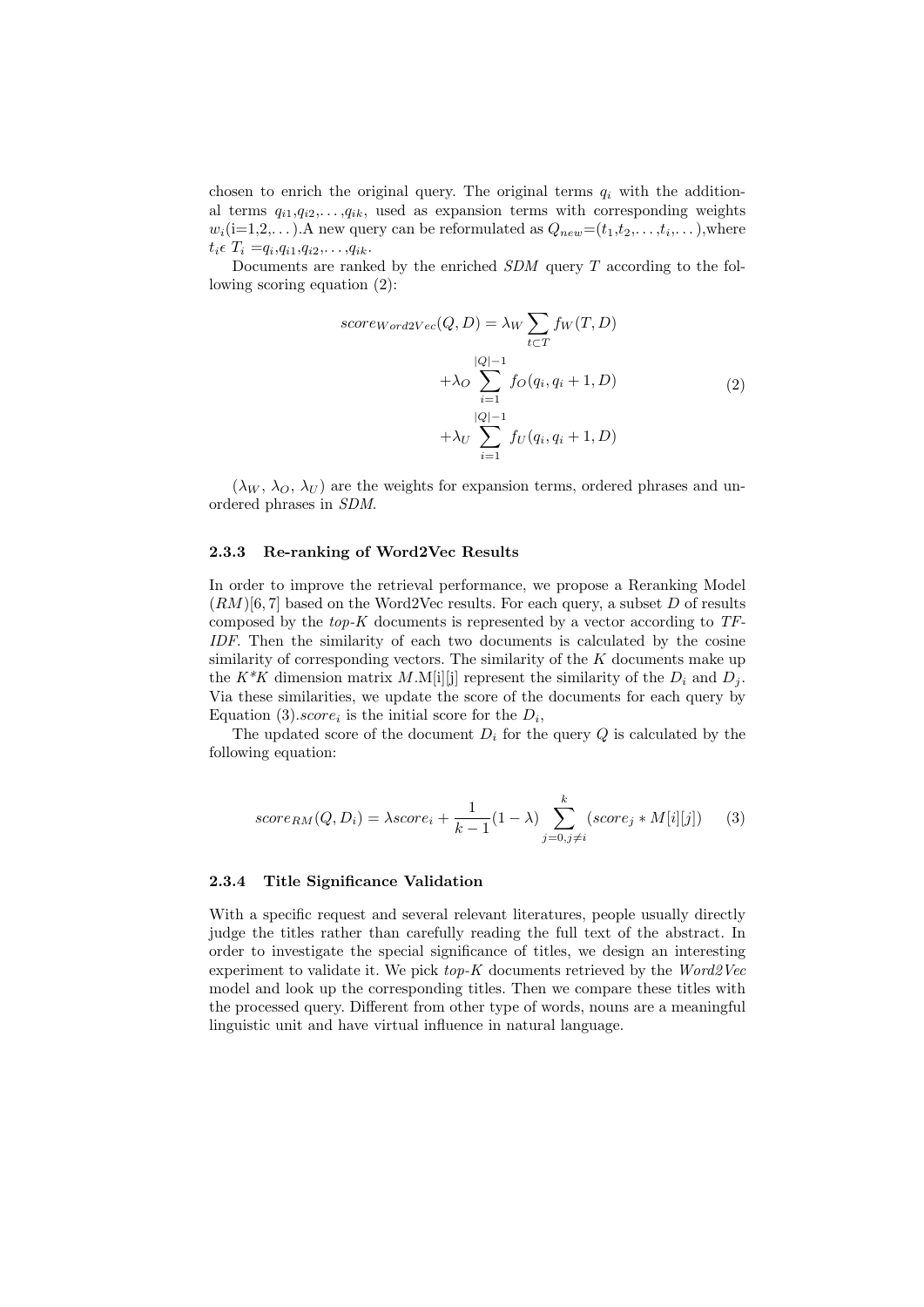Hence, we filter out all types of words from the queries other than the nouns labeled by the *Stanford-POS tagger* when processing the queries. The frequency with which the nouns occur in the titles are counted as *title-hit*. We combine the title-hit and initial score by linear combination. We respectively compare (stemmed query, stemmed titles) and (non-stemmed query, non-stemmed titles) to see if title-hit can influence the performance.

# 3 Experiments on Generic Retrieval Models

We train and validate our methods on the training datasets 3b which contains 810 queries based on the 22 million  $MEDLINE$  documents. We utilize  $tree\_eval$ [8] to evaluate the top 100 ranked search lists. Mean average precision( $MAP$ )[9, 10] serves as our evaluation metric.In the previous years,we are required to return at most 100 relevant results.But the participating systems are required to return at most 10 relevant results in 2015.So we select the best parameters through the training datasets 3b,then the parameters are utilized to the testsets 3b.The results with testsets 3b are offered by BioASQ officials. The scalar  $\mu$  which is a hyper-parameter controls the amount of collection smoothing applied. We set the value in the range between 500 and 5000.The following tables are only parts of our documents experiments for setting up the parameters on training datasets 3b.

In SDM, there are three weighting parameters  $(\lambda_T, \lambda_O, \lambda_U)$  to be trained. We set each of the parameters values from 0.00 to 1.00 in steps of 0.01. Based on this,  $w_i$  in the *Word2Vec* model, which is the weights for expansion terms, needs to be set. In addition, another issue for query expansion is to confirm how many expansion terms are suitable for retrieval. As a comparison, on all training data, the performance with the expansion terms from 1 to 10 are measured for an optimum parameter. The results are shown in Table 1.

| Method                        | ΩL            | SDM Word2Vec |
|-------------------------------|---------------|--------------|
| Training Set2b  0.2235 0.2381 |               | 0.2438       |
| Batch1                        | 0.2726 0.2947 | 0.3014       |
| Batch <sub>2</sub>            | 0.2608 0.2771 | 0.294        |
| Batch <sub>3</sub>            | 0.2588 0.2723 | 0.2767       |
| Batch4                        | 0.2476 0.2606 | 0.2739       |
| Batch <sub>5</sub>            | 0.2389 0.2681 | 0.2781       |
|                               |               |              |

Table 1. Comparison of QL, SDM, Word2Vec measured with MAP@100

Overall, it works well when those parameters are optimized in the datasets 3b.Obviously, Word2Vec shows greater performance compared with QL and SD-M. Especially,the average result with Word2Vec is higher than the other two.So Reranking Model and Title Significance Validation are evaluated based on this model.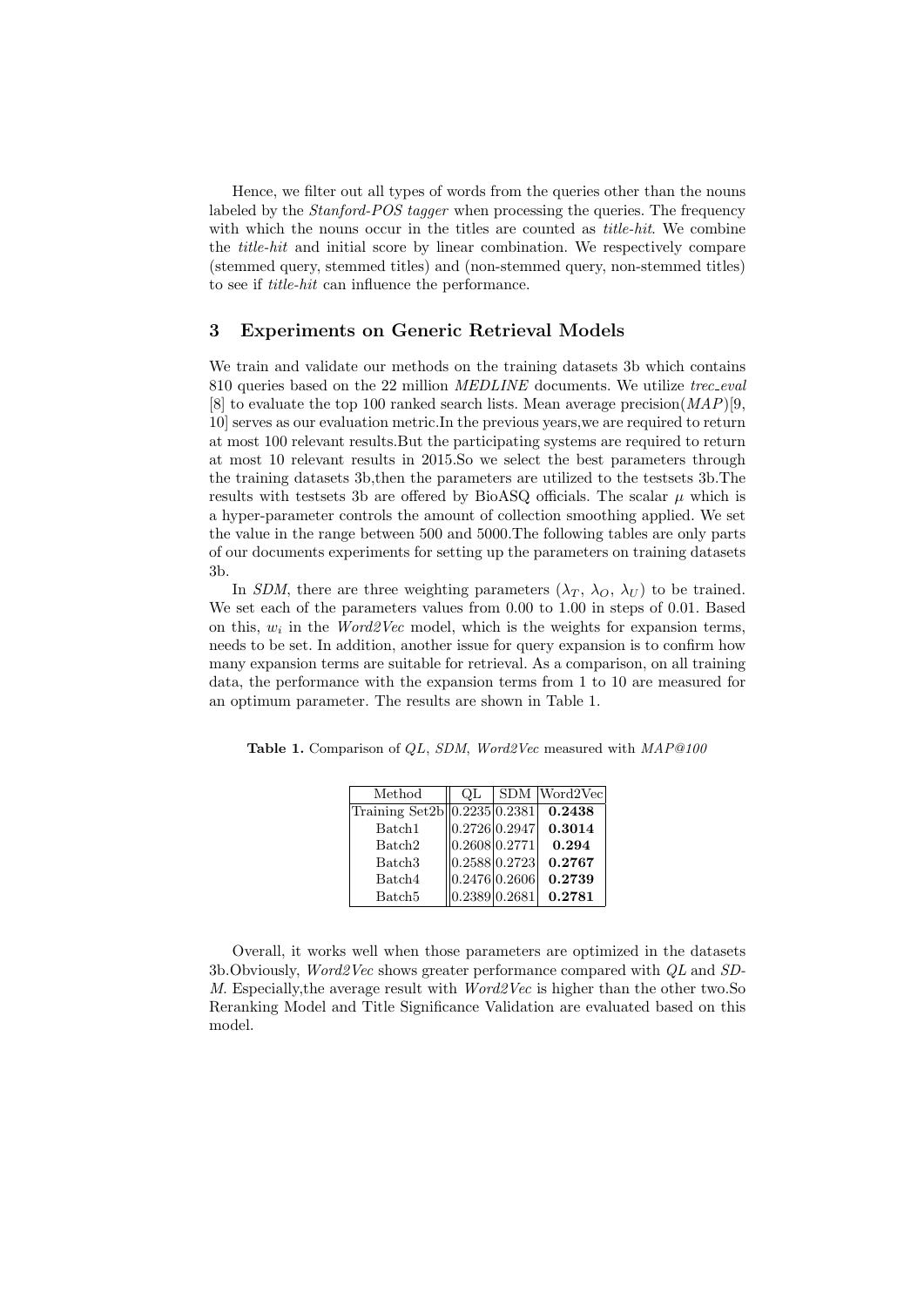Afterwards, the  $top-K$  documents determined by the initial ranking are reranked by  $RM$ . The value of  $K$  is trained by groups of experiments. The initial scores and similarities are also taken into account. The value  $\lambda$  is changed from 0.000 to 1.000 in steps of 0.001.After many experiments, we get the stable parameter values.The parts of comparison results are shown in Table 2.

Table 2. Results of 810 queries for Reranking Model with MAP@100

|  |  |  |  | $\parallel \lambda \parallel 0.9$   0.91   0.92   0.93   0.94   0.95   0.96   0.97   0.98   0.99   1.00                                                                                                       |  |  |
|--|--|--|--|---------------------------------------------------------------------------------------------------------------------------------------------------------------------------------------------------------------|--|--|
|  |  |  |  | $\frac{1}{2}$ RM $\frac{1}{2}$ 0.2879 $\frac{1}{2}$ 0.2884 $\frac{1}{2}$ 0.2894 $\frac{1}{2}$ 0.2897 $\frac{1}{2}$ 0.2899 $\frac{1}{2}$ 0.2901 $\frac{1}{2}$ 0.2891 $\frac{1}{2}$ 0.2886 $\frac{1}{2}$ 0.2878 |  |  |

The RM performs well compared with  $Word2Vec$  which the value of  $\lambda$  is 1. Results for the TSV model which contains non-stemmed queries and stemmed queries are presented in Table 3.

Table 3. MAP@100 results for TSV

| Method                        | $\sqrt{\frac{1}{2\text{Ver}}$ Nord 2Vec non-Stem Stem |                                                                                       |  |
|-------------------------------|-------------------------------------------------------|---------------------------------------------------------------------------------------|--|
| Training Datasets $3b$ 0.2878 |                                                       | $\begin{array}{ c c c c c c c c } \hline 0.2932 & \textbf{0.2988} \hline \end{array}$ |  |

Experimental results show that the effectiveness is improved when applying title significance validation appropriately.

We choose the parameters in RM model with best result on the five Batch respectively and then compare to the official results of top 3 winning participants in BioASQ 2014 <sup>4</sup> .Table 4 shows the results of our system and top 3 participants.

Table 4. Comparison between our system and Top 3 participants in BioASQ 2014(Phase A) measured with MAP@100

| Method                          |                            |  | Top $1   Top 2   Top 3   Our system$ |
|---------------------------------|----------------------------|--|--------------------------------------|
| Batch1                          | 0.2794   0.1108   0.1040   |  | 0.3067                               |
| Batch <sub>2</sub>              | $0.3016$ $0.2508$ $0.0797$ |  | 0.3059                               |
| Batch <sub>3</sub>              | 0.2918 0.2773 0.1022       |  | 0.2793                               |
| Batch4                          | 0.2713   0.0898   0.0881   |  | 0.2850                               |
| Batch <sub>5</sub>              | 0.2661   0.0889   0.0883   |  | 0.2806                               |
| Mean Value 0.2820 0.1635 0.0925 |                            |  | 0.2915                               |

 $^4$  http://participants-area.bioasq.org/oracle/results/taskB/phaseA/